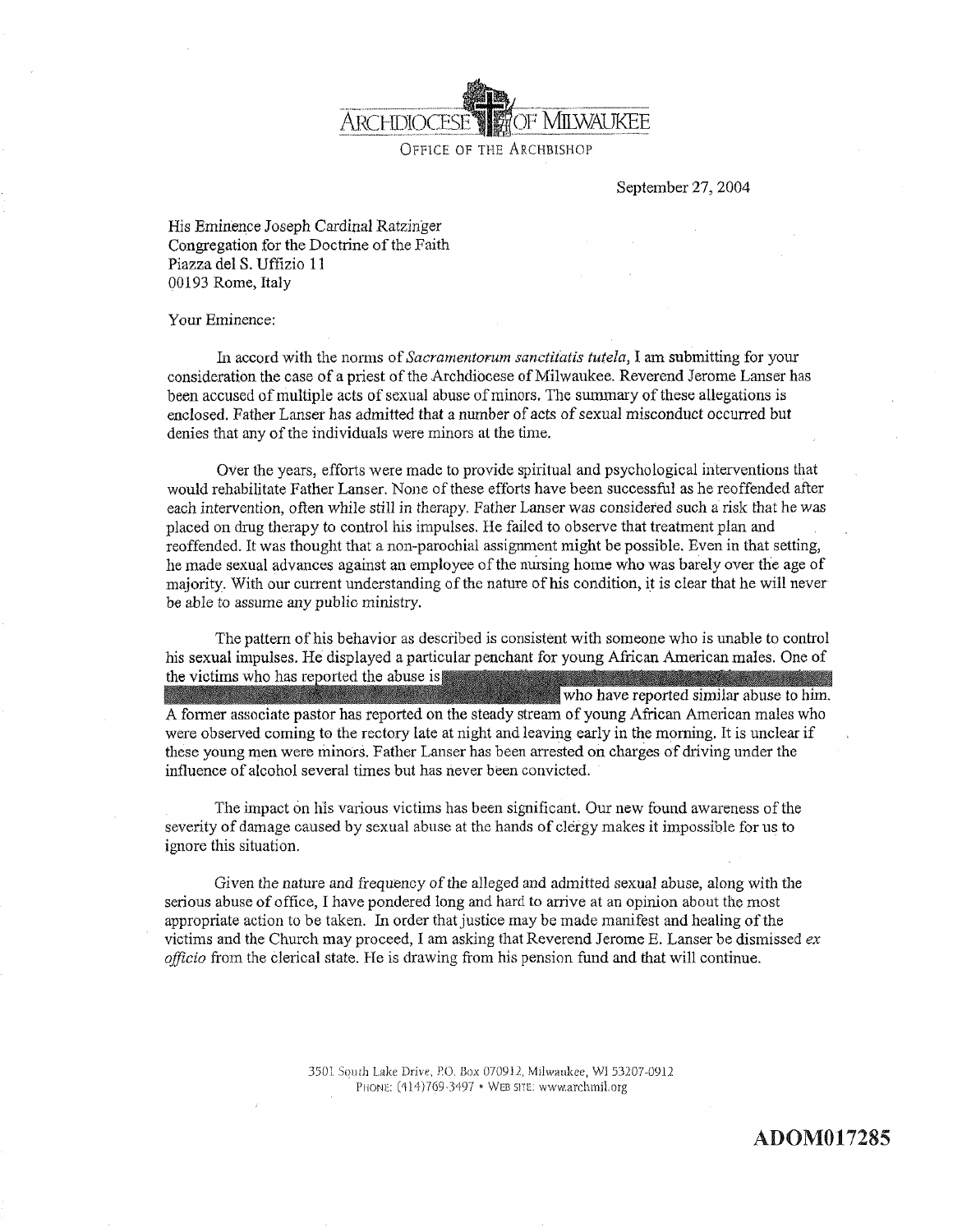His Eminence Joseph Cardinal Ratzinger Congregation for the Doctrine of the Faith

page 2

If the judgement of Your Eminence is that this case should proceed to a dismissal by decree of your Congregation, I would cede to that judgement. Furthermore, if it is your judgement that this case should proceed through a canonical penal process, I humbly request a dispensation from prescription as well as a sanation of any procedural errors that may have occurred during the years this case was under investigation. The severity of the offenses is such that it is my opinion that these requests are justified.

I look forward to your further instructions in this matter.

With sentiments of deepest esteem, I am,

Sincerely yours in Christ,

1 unoilig m. Wilson

Most Reverend Timothy M. Dolan Archbishop of Milwaukee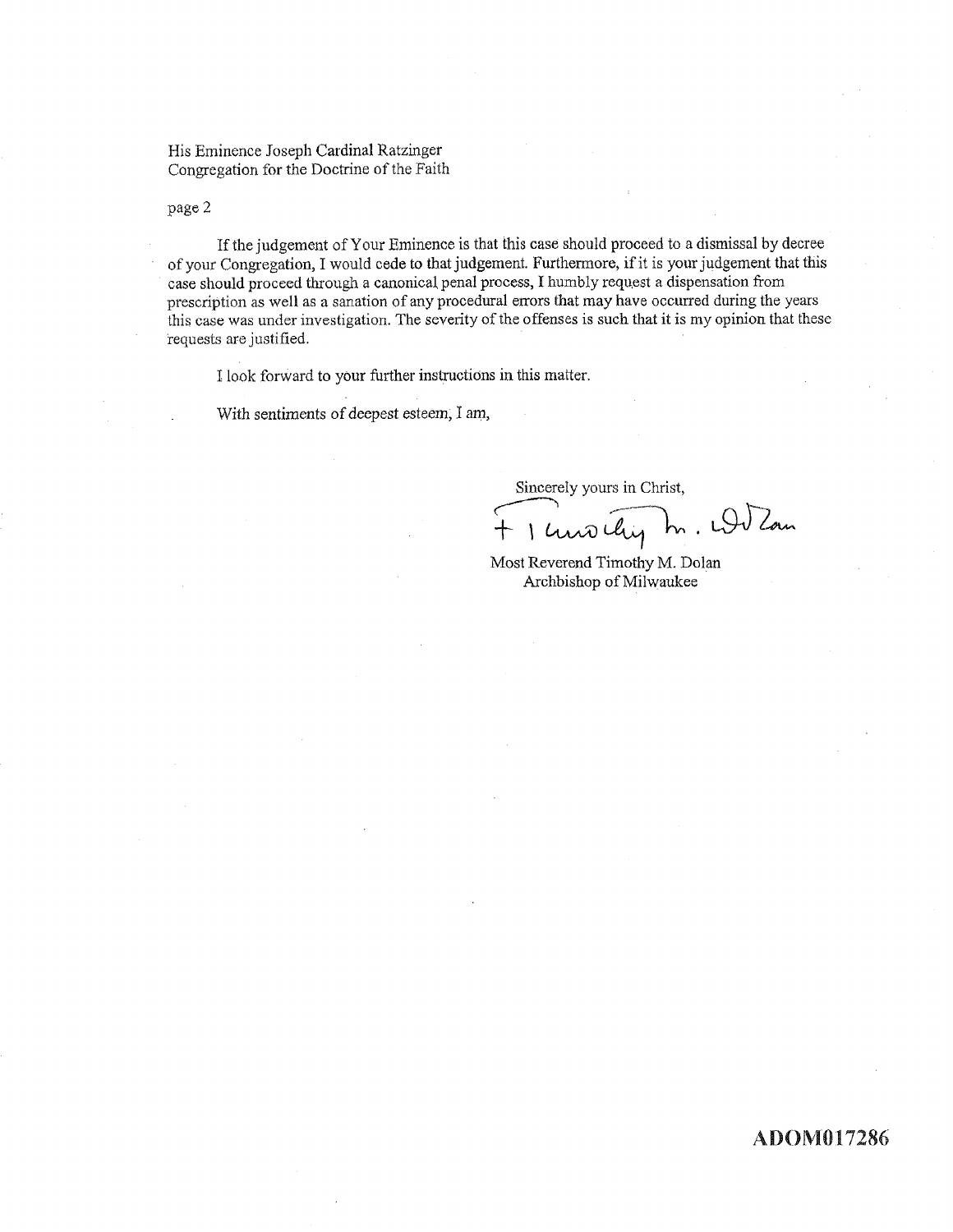

OFFICE OF THE ARCHBISHOP

April 7, 2005 Year of the Eucharist Sede Vacante

Reverend Jerome E. Lanser<br>Williams States

Milwaukee, WI53222

Dear Father Lanser,

You raised some important questions in your recent letter to me. I am surprised at some of them since the records of the various Vicars for Clergy indicate that you have been informed of the concerns raised about your actions. However, I will summarize how substantiation of claims is reached.

Both in your letter and in your recent conversations with Father Curt Frederick and Deacon David Zimprich, you seem to focus on two points: first you talk about only one allegation and, second, you refer to the lack of a conviction in the civil court system. As you have been informed, we are not dealing with a single allegation but with multiple incidents. You are also aware that the one case that did fìnd its way into the coutt system was a civil, not a criminal case. It was not dismissed on the facts of the case but rather on the statute of limitations.

When we examine allegations, substantiation is arrived at when the dates and places reflect a person's assignment history, when there is an internal consistency among multiple reports, and when those reporting are deemed credible. In your own case, surely you have not forgotten earlier interventions about these concerns which even led to institutional and pharmaceutical effotts.

Ultimately any determination in your case will come from the Congregation for the Doctrine of the Faith. The matter rests in their hands at this time. In the interim, you are to continue observing the provisions of the precept previously issued. I understand from reports received that you have not always been meticulously observant of those provisions. I also expect you to follow the protocols reviewed by Deacon Zimprich.

If you would like to visit personally, please call Father Jerry Herda at (414) 769-3496 to arrange an appointment,

With prayerful good wishes, I am,

 $1$   $\mu$ Eaithfully in Christ,

Most Reverend Timothy M. Dolan Archbishop of Milwaukee

3501 South Lake Drive, P.O. Box 070912, Milwaukee, WI 53207-0912 PHONE: (414)769-3497 · WEB SITE: www.archmil.org

ADOMO 17275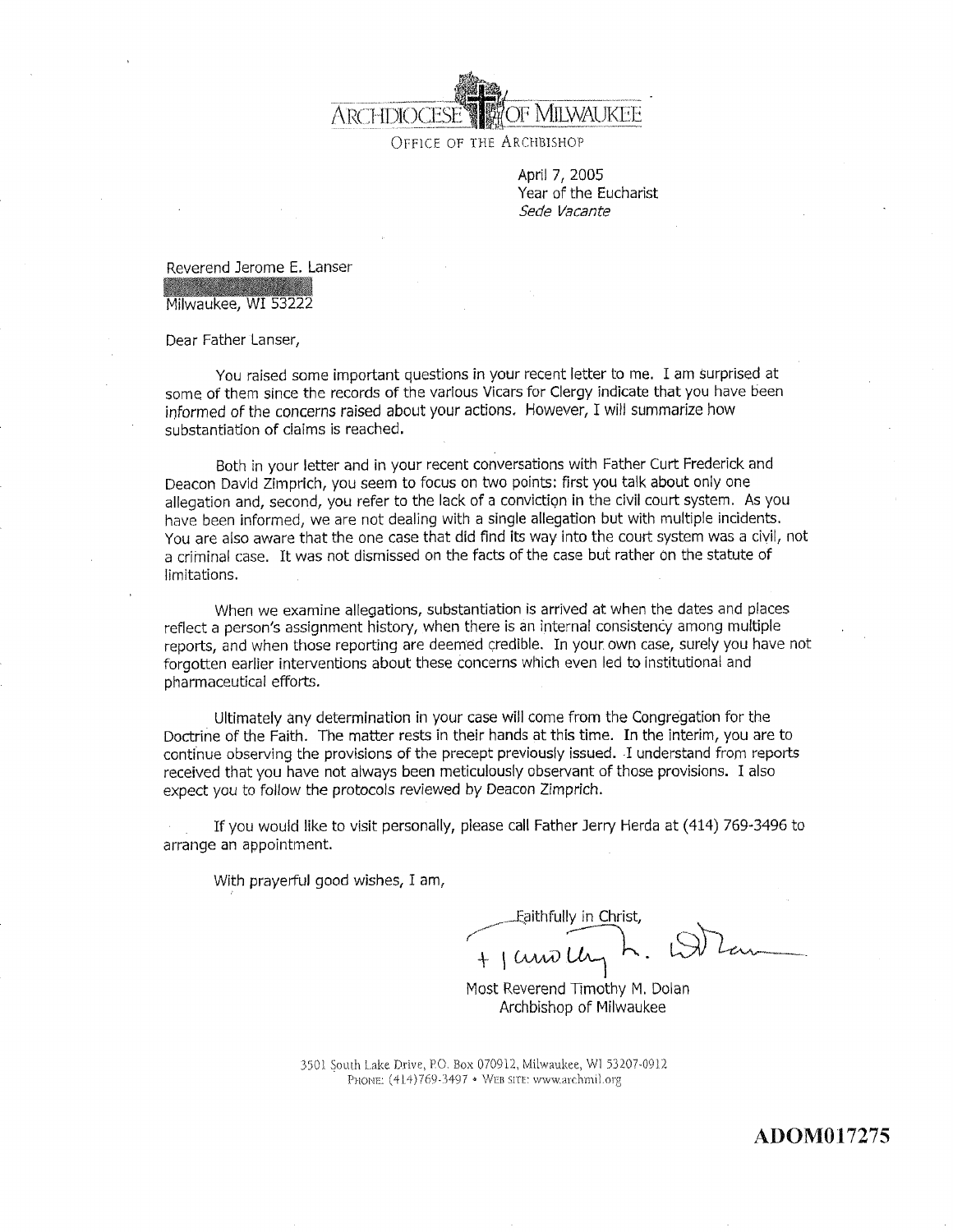

CONGREGATIO PRO DOCTRINA FIDEI 00120 Città del Vaticano, Palazzo del S. Uffizio

7 July 2006

PROT. N. 446/04-22747 (In responsione fiat mentio buius numeri)

## **CONFIDENTIAL**

Your Excellency,

I write regarding the case of the Reverend Jerome E. LANSER, a priest of your Archdiocese who has been accused of sexual abuse of minors and concerning whom Your Excellency has requested dismissal from the clerical state ex officio.

After having carefully examined the present case, especially Your Excellency's votum, it was noted that the alleged delicts are bound by prescription and that the said priest, while admitting that the acts of sexual misconduct occurred, denies that any of the alleged victim was a minor at the time. For these reasons the Congregation has decided that it would be more appropriate to proceed by way of an administrative penal process in this case. Consequently, this Dicastery grants a derogation from the law of prescription and authorizes Your Excellency to initiate an administrative penal process as outlined in can. 1720 of the Code of Canon Law. Your Excellency is therefore kindly requested:

- to inform the accused of the allegations and the proofs, while affording him the  $1)$ opportunity, via his canonical advocate, of a proper defence;
- to evaluate accurately all the proofs and the evidence with the assistance of two  $2)$ assessors who are competent and renowned for their prudence;
- to issue a decree in accordance with cc.  $1342-1350$  CIC if the delict can be proven  $3)$ with certainty. The decree should contain the reasons in iure et in facto.

If, as a result of this process, Your Excellency is still of the opinion that the accused should be dismissed from the clerical state or have some other perpetual penalty imposed upon him, you are requested to refer the matter to this Congregation. Should a decree imposing such a penalty be issued by this Dicastery in Congressu Particulari, the accused would have the right to present recourse to the Ordinary Session of the Cardinal and Bishop Members of this Congregation (Feria IV).

 $J_{\star}$ 

His Excellency The Most Reverend Timothy M. DOLAN Archbishop of Milwaukee 3501 South Lake Drive Milwaukee, WI 53207-0912, U.S.A.

**ADOM043441**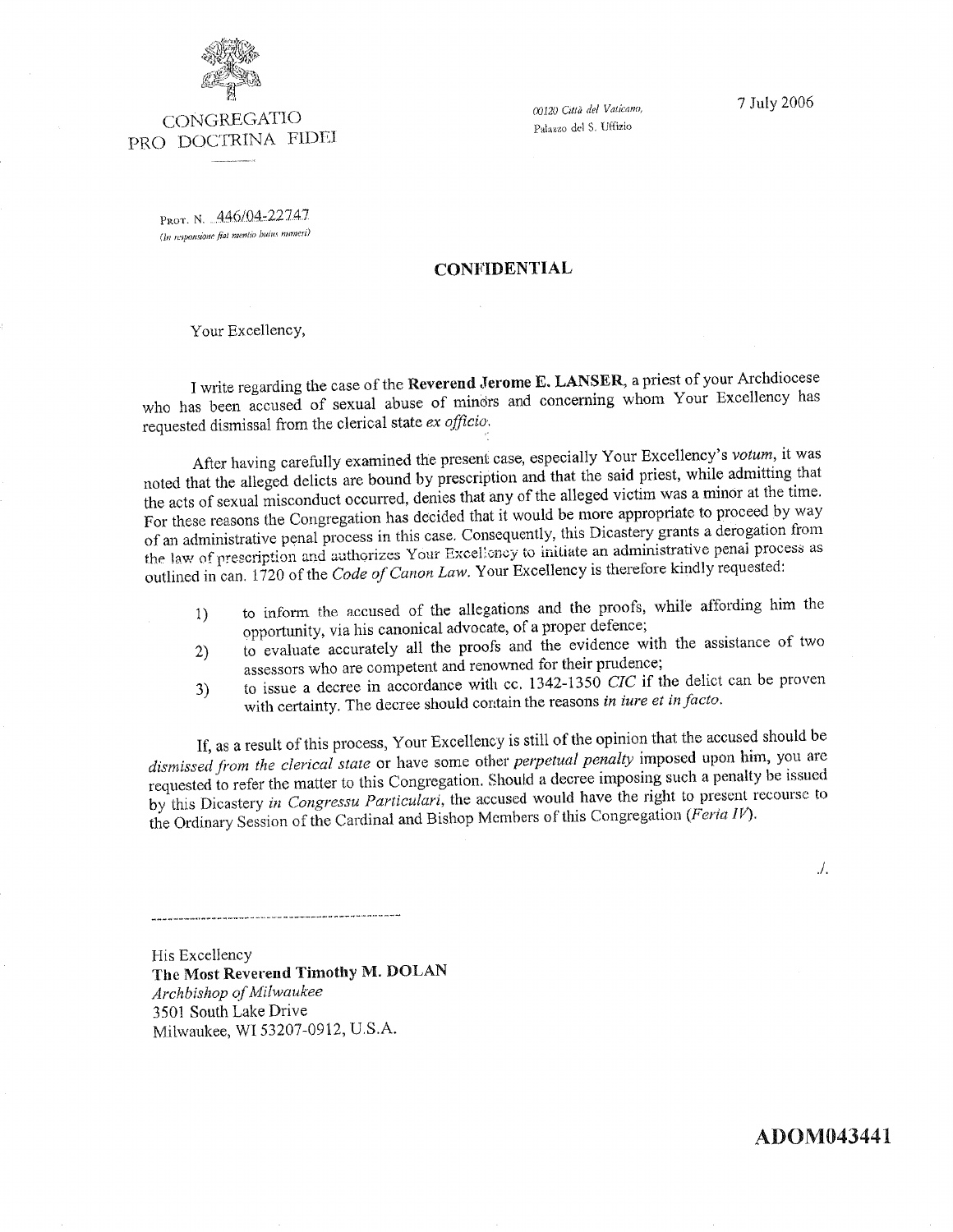However, before proceeding with the above-mentioned penal process, Your Excellency should approach the cleric in order to ascertain hís position regarding submitting a voluntary petition for a dispensation from the obligations of Sacred Orders including celibacy.

Alternatively, since Rev. Lanser is currently experiencing serious health problems and considering also his advanced age, this Dicastery docs not exclude the solution outlined in n. 8 b of the Essential Norms. Your Excellency is authorized in this case, if you should judge it appropriate, to apply such Norms and direct the cleric to live a life of prayer and penance with the possibility of celebrating Mass privately. That disciplinary measures should be reinforced by penal precept.

I take the opportunity to offer Your Excellency my sincere respects and I remain,

Yours devotedly in the Lord,

"\At 211ab

**\* Angelo AMATO, SDB** Titular Archbishop of Sila Secretary

### ADOM043442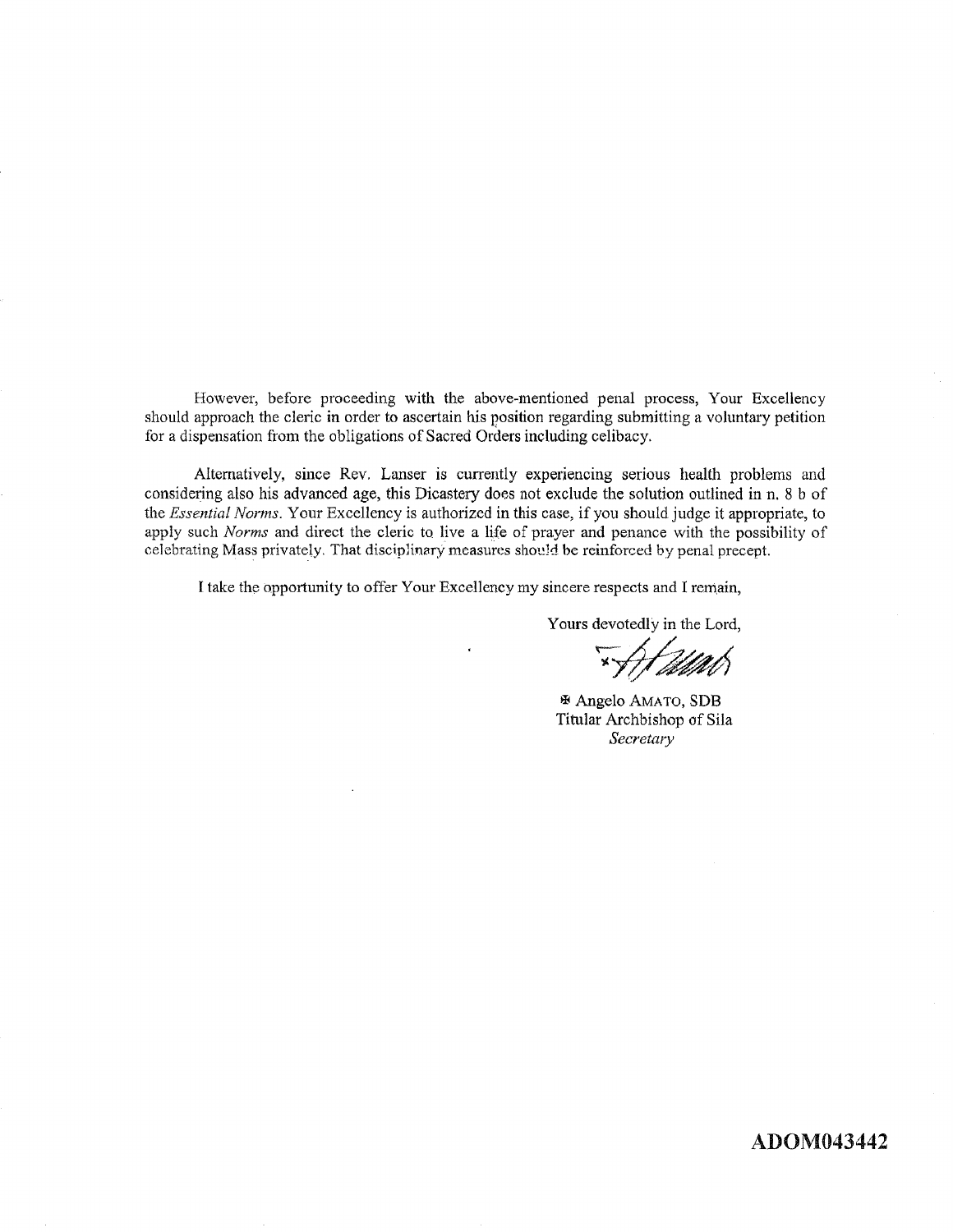November 16, 2006



Dear Jerome,

As you are aware, I was recently advised by the Congregation for the Doctrine of the Faith that I could proceed with an administrative penal process to resolve the allegations against you. Having received a report from your doctor about your fragile physical health and having received a petition from you with supportive documentation from your canonical advisor, I took the matter to my advisors.

Provided you continue to abide by the stringent restrictions that have been placed upon you, namely that you do not exercise any public ministry and do not present yourself in public as a cleric by either attire or title. I would allow you to live out the rest of your life in prayer and penance. You will continue to remain in contact with Deacon David Zimprich to ensure that these restrictions are being observed. Any indication that they are not would then result in initiating a formal process against you.

Despite everything else, I do pray for your health and well being. I hope you are able to incorporate your current physical suffering into the prayer and penance that must be an integral part of your life.

Sincerely yours in Christ,

+ 1 cuis day In. Wilcom

Most Reverend Timothy M. Dolan Archbishop of Milwaukee

CC:

,  $\|$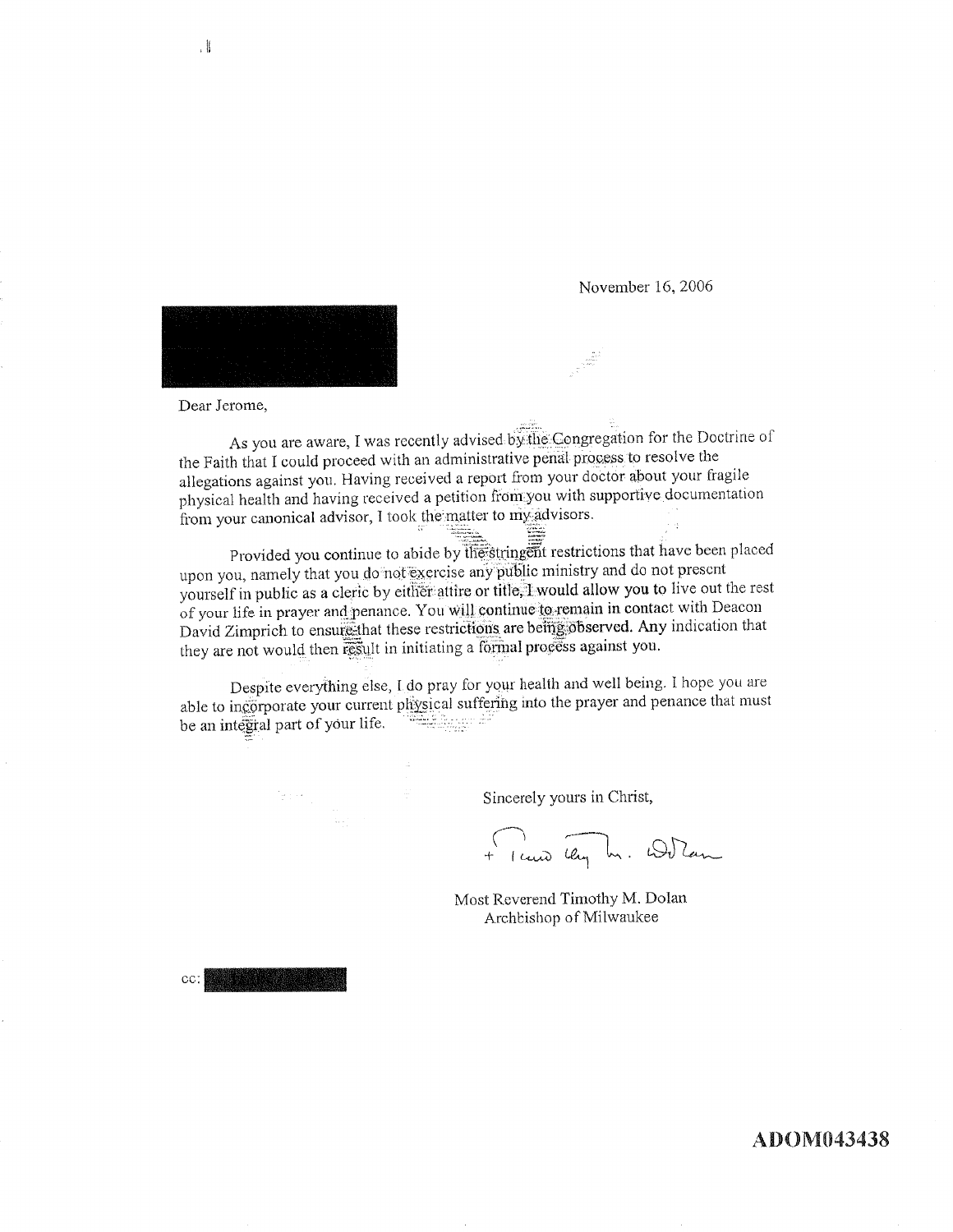

Vatican City, 7 May 2011

Prot. No. 20111247



Dear Father Lanser,

This Congregation writes in regard to your hierarchical recourse concerning the decision to terminate the payment of your insurance premiums.

The Dicastery herewith attaches its Decree in the matter.

With assurances of prayers and cordial best wishes, I remain,

Sincerely yours in Christ,

+ Ceho Morge

**E** Celso Morga Iruzubieta Titular Archbishop of Alba marittima Secretary

1 Enclosure

Congregazione per il Clero - 00120 Città del Vaticano - Tel. 06/69884151 - FAX: 06/69884845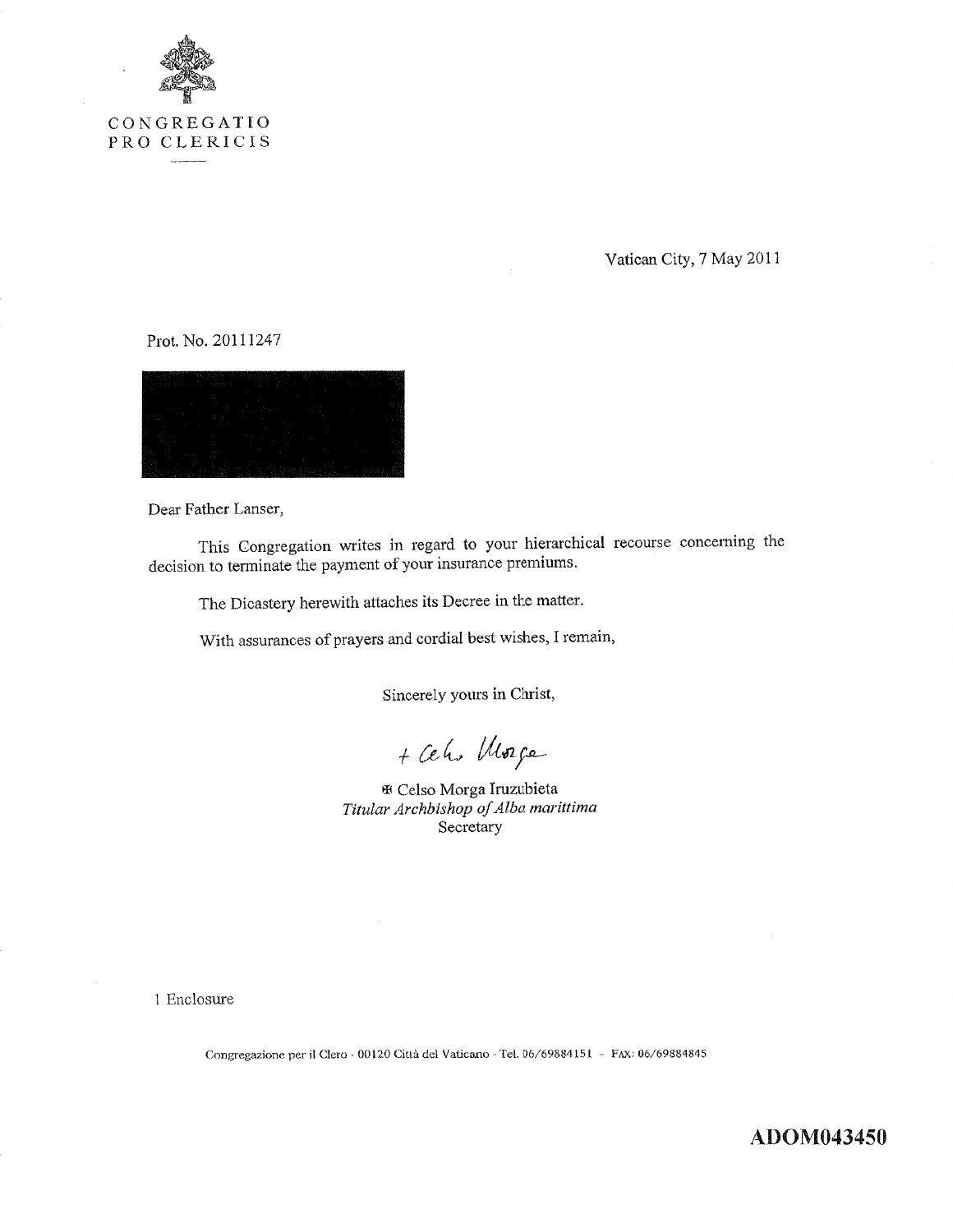



# CONGREGATIO PRO CLERICIS

## **DECREE**

Prot. No. 20111247

- 1. Whereas the Rev. Jerome Lanser remains a cleric incardinated in the Archdiocese of Milwaukee;
- 2. Whereas by letter of 31 August 2010 of the Vicar General of the Archdiocese of Milwaukee, the Rev. Lanser was informed of the decision of the Ordinary to terminate the payment of his insurance premiums for Medicare Advantage, Dental and Vision Coverage and the benefit of the Health Reimbursement Account, effective 1 October 2010;
- 3. Whereas on 21 September 2010 the Rev. Lanser presented a remonstratio to the Ordinary, asking that the decision to terminate this assistance be revoked;
- 4. Whereas on 22 October 2010, through his lawfully mandated canonical Procurator, J. Michael Ritty, the Rev. Lanser presented hierarchical recourse to the Congregation for the Clergy;
- 5. Whereas the stated object of this recourse was that the Congregation "rescind the decision of Bishop Listecki [sic], and direct Bishop Listecki [sic] to continue to provide the payment of insurance premiums for Medicare Advantage, Dental and Vision coverage and the benefit of the Health Reimbursement Account";
- 6. Whereas the universal law of the Church indicates that suitable provision is to be made for the social welfare of clerics, such as they may need in infirmity, sickness, or old age (c. 281  $\S$ 2);
- 7. Whereas an Ordinary is free to determine the most suitable means available in order to meet the obligations of c. 281  $\S$ 2;
- 8. Whereas the Ordinary, judging it opportune to meet the obligations of this canon through a variety of means while taking into account the differing situations of individual clerics, has decided to fulfill the obligations of c. 281 §2 in respect to the Rev. Lanser through other avenues, including the obtaining of governmental and other forms of charitable assistance;
- 9. Whereas it is the judgment of the Ordinary that the Rev. Lester is not thereby "being left destitute or incapable of meeting his health care and living needs", and the Ordinary has furthermore assured the Congregation of his continued vigilance that the obligations of c. 281 §2 will continue to be met with respect to the Rev. Jerome Lanser;

 $1<sub>of</sub>2$